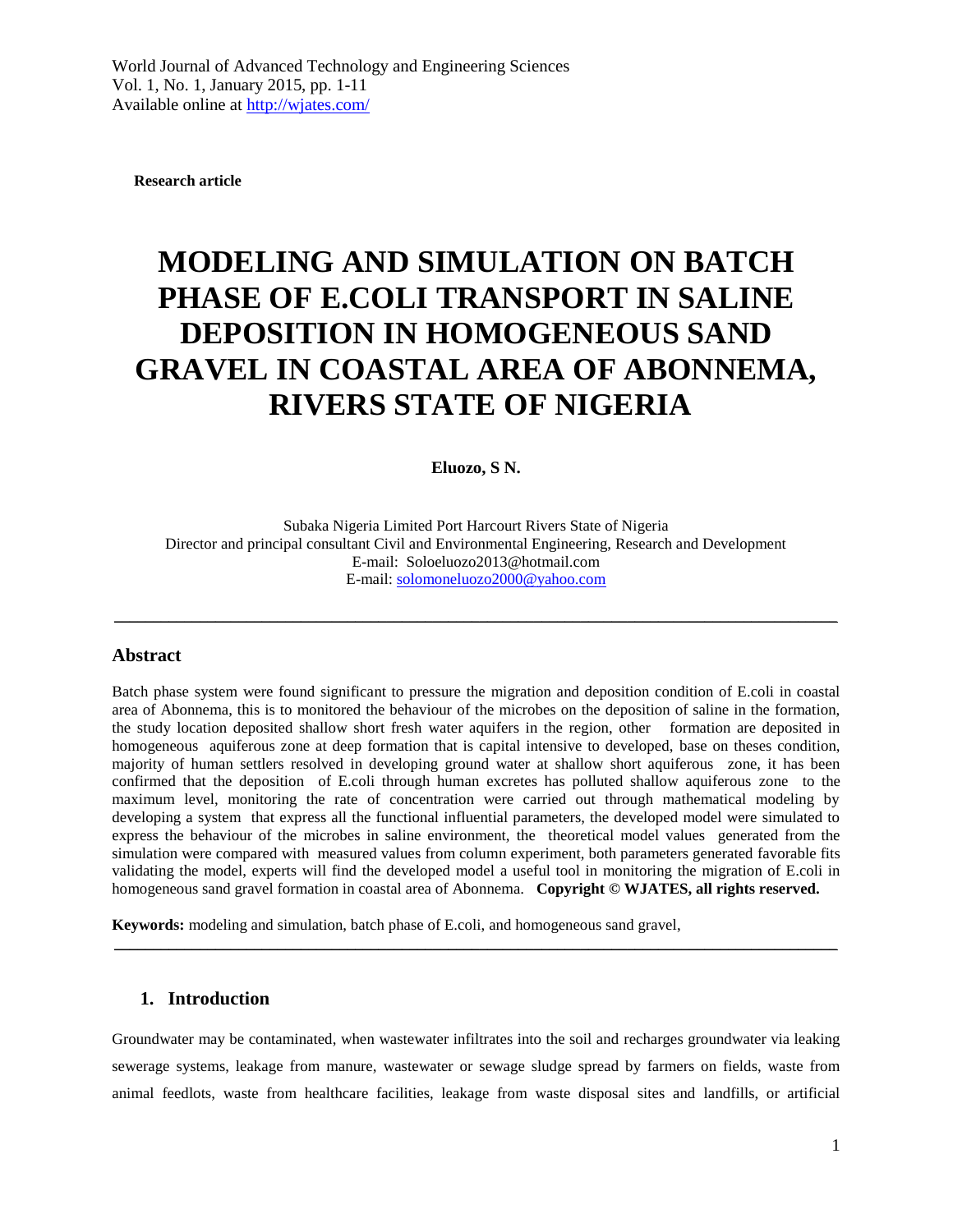recharge of treated waste water. If the distance from source of pollution to point of abstraction is small, there is a real chance of abstracting pathogens. To predict the presence of pathogens in water, usually a separate group of microorganisms is used. The common descriptive term for this group of organisms is fecal indicator organisms [6], from which *Escherichia coli* (or *E. coli*) and thermotolerant coliform bacteria are two important members. *E. coli* is widely preferred and used as an index of fecal contamination [13], because its detection is relatively simple, fast and reliable, and the organism is routinely measured in water samples throughout the world. The same applies to thermotolerant ('fecal') coliforms. These coliforms are a less reliable index of fecal contamination than *E. coli*, although under most circumstances their concentrations are directly related to *E. coli* concentrations [13]. Viruses may be considered more critical to groundwater quality than *E. coli*. Because of their smaller size, stability, and negative charge, they may be transported even further through the ground, and because of their infectiousness they represent a major threat to public health CFT is a commonly used approach for describing attachment of *E. coli* in saturated porous media [5,9,7], and since a part of this research is using the CFT as a starting point, the theory will be briefly explained here. The one-dimensional macroscopic mass balance equation for mobile bacteria suspended in the aqueous phase without the interference of biological factors such as growth and decay can be expressed as [2,3,4]: Because of heterogeneity among members of the bacteria population, deposition of bacteria may change upon the distance bacteria are transported in an aquifer. These deposition variations can have a profound effect on the distances *E. coli* can travel in the subsurface [10, 11, 12, 1,], and therefore deposition variations of *E. coli* were examined in columns of sodalime glass beads of various sizes. In addition, column experiments were carried out to confirm the presence of subpopulations of bacteria causing deposition variations. To predict the presence of pathogens in water, a separate group of microorganisms is usually used, generally known as fecal indicator organisms (Pedley et al., 2005). Many microorganisms have been suggested as microbial indicators of fecal pollution (like enterococci, coliphages and sulphite reducing clostridial spores; Medema et al., 2003), but two of the most important indicators used worldwide are *Escherichia coli* and thermotolerant coliform bacteria (for microbiological definitions of these indicators,). Both are widely used, because their detection is relatively simple, fast, and reliable. *E. coli* is the preferred indicator of fecal contamination, as it is the only member of the thermotolerant coliform group that is invariably found in feces of warm-blooded animals and it outnumbers the other thermotolerant coliforms in both human and animal excreta [6]. Thermotolerant coliforms are a less reliable index of fecal contamination than *E. coli*, although under most circumstances their concentrations are directly related to *E. coli* concentrations [8]. Viruses may be considered as the most critical or limiting microorganism. Because of their small size, their mostly negative surface charge, and their high persistence in the environment, they may travel long distances in the subsurface. In addition, they can be highly infectious [10,14]. In the study [4].

Unconfined beds are formations that are deposited in coastal area of Abonnema, Rivers State of Nigeria. The strata structures developed unconfined through alluvium deposited in homogenous sand gravel formation. The stratification setting deposits predominant under the influence of alluvium deposition predominated known to develop its strata structure by sea deposition. Such geological origins were always known to deposit homogeneous structure even if it is lies under Benin formation. Discovering high rate of alluvium deposition of sand gravel that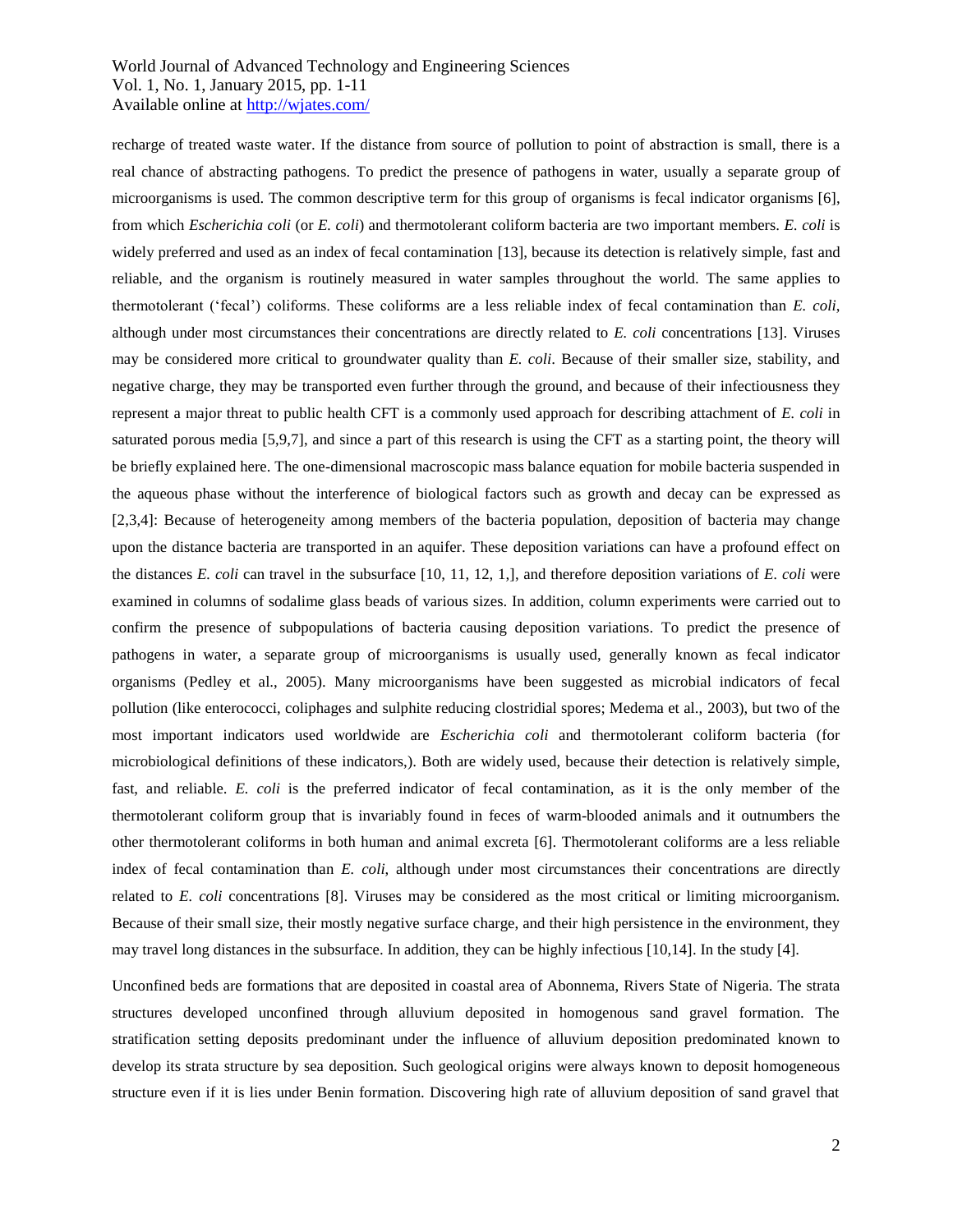structures homogeneous in every region of Abonnema settlements, it was confirmed from hydrogeological studies to deposit homogeneous sand gravel with overlap deposition by deltaic clay. These were influenced by high degree of porosity that established an interaction with dispersion rate under the influence of the micropores of deposited strata. E.coli through human excretes were found to deposit shallow unconfined beds from fine to sand gravel sand. Such microbial depositions were found to establish a reaction with other deposited substances. These circumstances subject the deposition of substances to establish a fluctuation of inhibition. Subject to this interaction, the established reactions between the two parameters leads to fluctuation in the water quality of semi confined beds. Dispersion influence was found to deposit through high percentage of porosity in the strata dispersing potassium and lead in semi confined beds. These have generated high spread of the pollutants in the region to unconfined beds. Subject to these challenges, better solutions to prevent further migration or dispersion of this contaminant should be developed. In line with these factors, mathematical model were found appropriate to express divergent influences and ways of preventing such contamination. These factors are considered where a system that captured every parameters were recorded, these circumstances was considered and it generate the governing equations stated below.

## **2. Governing equation**

$$
K\frac{\partial^2 c}{\partial t^2} = D\frac{\partial c}{\partial Z} - U\lambda \frac{\partial c}{\partial Z}
$$
 (1)

**Nomenclature**

| $\mathcal{C}$ | $=$ | E.coli concentration | $[ML-3]$    |
|---------------|-----|----------------------|-------------|
| λ             | $=$ | Saline concentration | $[ML-3]$    |
| K             | $=$ | Permeability         | $[LT^{-1}]$ |
| $\mathbf{U}$  | $=$ | Velocity             | $[LT^{-1}]$ |
| $\mathbf T$   | $=$ | Time                 | [T]         |
| Z             | $=$ | Depth                | IЫ          |

Let 
$$
C = T, Z
$$
  
\n $KT^{11}Z = DTZ^1 - U\lambda TZ^1$  (2)  
\n $K\frac{T^{11}}{T} = D\frac{Z^1}{Z} - U\lambda \frac{Z^1}{Z}$  (3)  
\n $K\frac{T^{11}}{T} = \theta^2$  (4)  
\n $D\frac{Z^1}{Z} = \theta^2$  (5)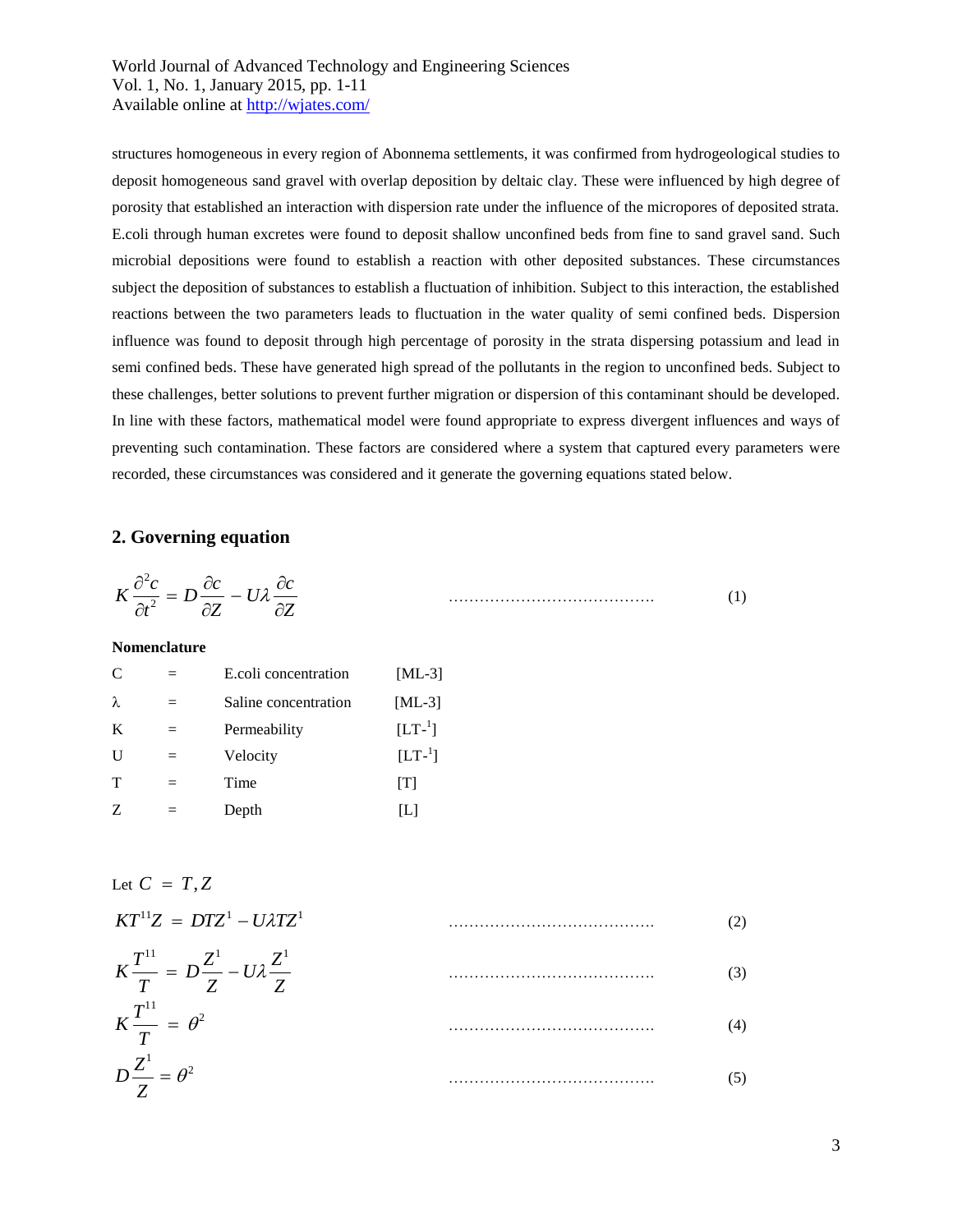| (6)  |
|------|
| (7)  |
| (8)  |
| (9)  |
| (10) |
| (11) |
| (12) |
| (13) |
| (14) |
| (15) |
| (16) |
| (17) |
| (18) |
|      |

0  $\overline{2K}$   $\overline{C}$  +  $C_{1^2}$  +  $C_2$ <sup>2</sup>  $\mathbf{z}^2$  $\Rightarrow \frac{6}{1}Z^2 + C_{12} + C_2 =$ *K*  $\theta$ …………………………………. (19)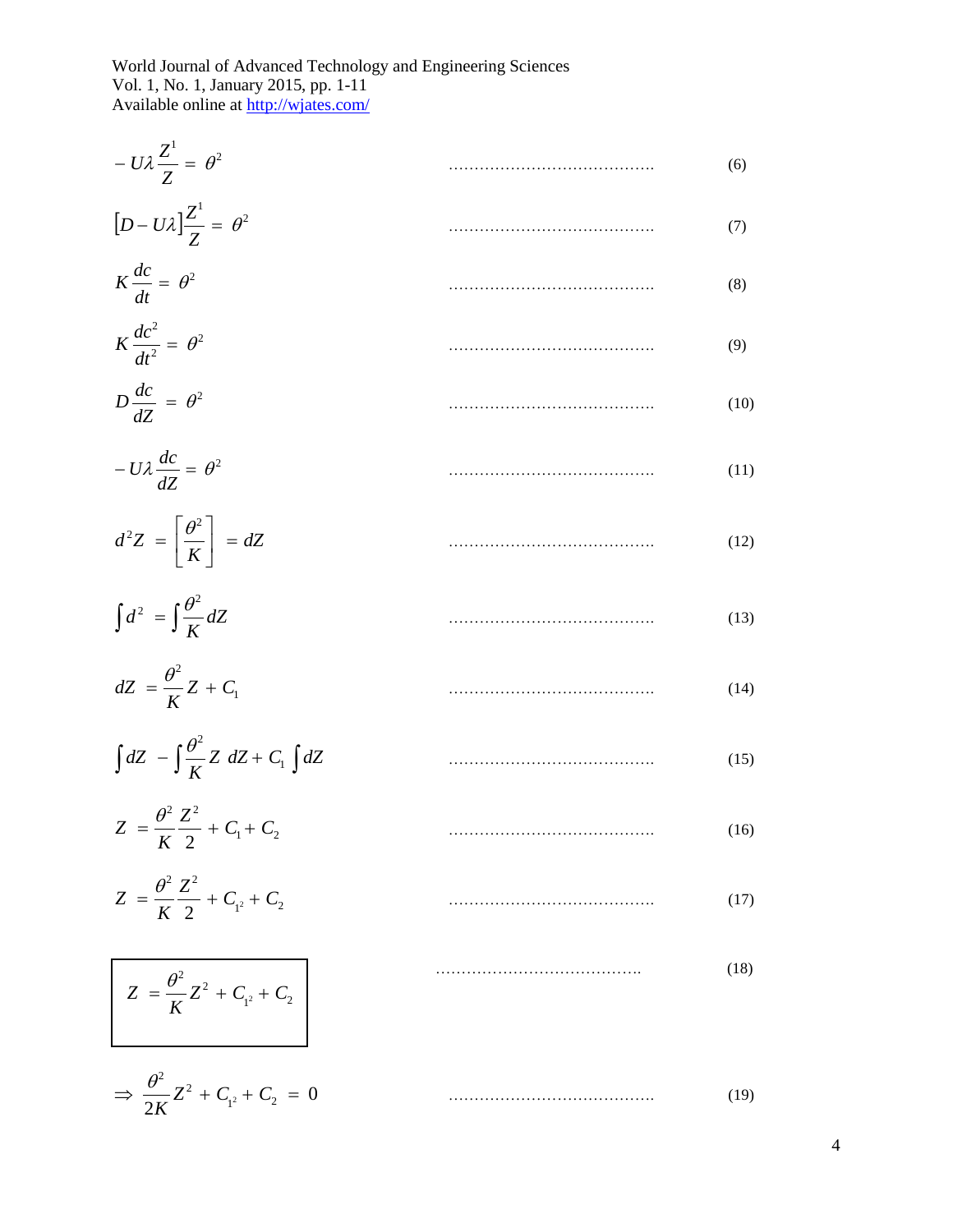Auxiliary equation becomes

$$
\frac{\theta^2}{2K}M_2 + C_2M + C_2 = 0 \tag{20}
$$

Applying quadratic expression, we have

$$
M_{1^2} = \frac{-b \pm \sqrt{b^2 - 4ac}}{2a} \tag{21}
$$

$$
M = \frac{-C_1 \sqrt{C^2 - 4\frac{(\theta^2)}{2K}C_2}}{2\frac{\theta^2}{K}}
$$
(22)

$$
M_1 = \frac{-+C_1\sqrt{C^2 - 2C_2\frac{\theta^2}{K}}}{2\frac{\theta^2}{K}}
$$
(23)

$$
M_2 = \frac{-C - \sqrt{C_1^2 - 2C_2 \frac{\theta^2}{K}}}{2\frac{\theta^2}{K}}
$$
(24)

Assuming this discriminate is complex, therefore equation (23) and (24) can be written as:

$$
C[T, Z] = F1 \cos M_1 t + F2 \sin M_2 Z \tag{25}
$$

But if But if  $t = \frac{w}{v}$  $t = \frac{d}{dx}$  and  $Z = v \cdot t$ 

The expressed model can be written as

$$
C[T, Z] = F1 \cos M_1 \frac{d}{v} + F2 \sin M_2 V \cdot t \qquad \qquad (26)
$$

## **3. Material and Method**

Column experiments were also performed using soil samples from several different borehole locations, the soil samples were collected at intervals of three metres each (3m). An E.coli solute was introduced at the top of the column and effluents from the lower end of the column were collected and analyzed for E.coli and the effluent at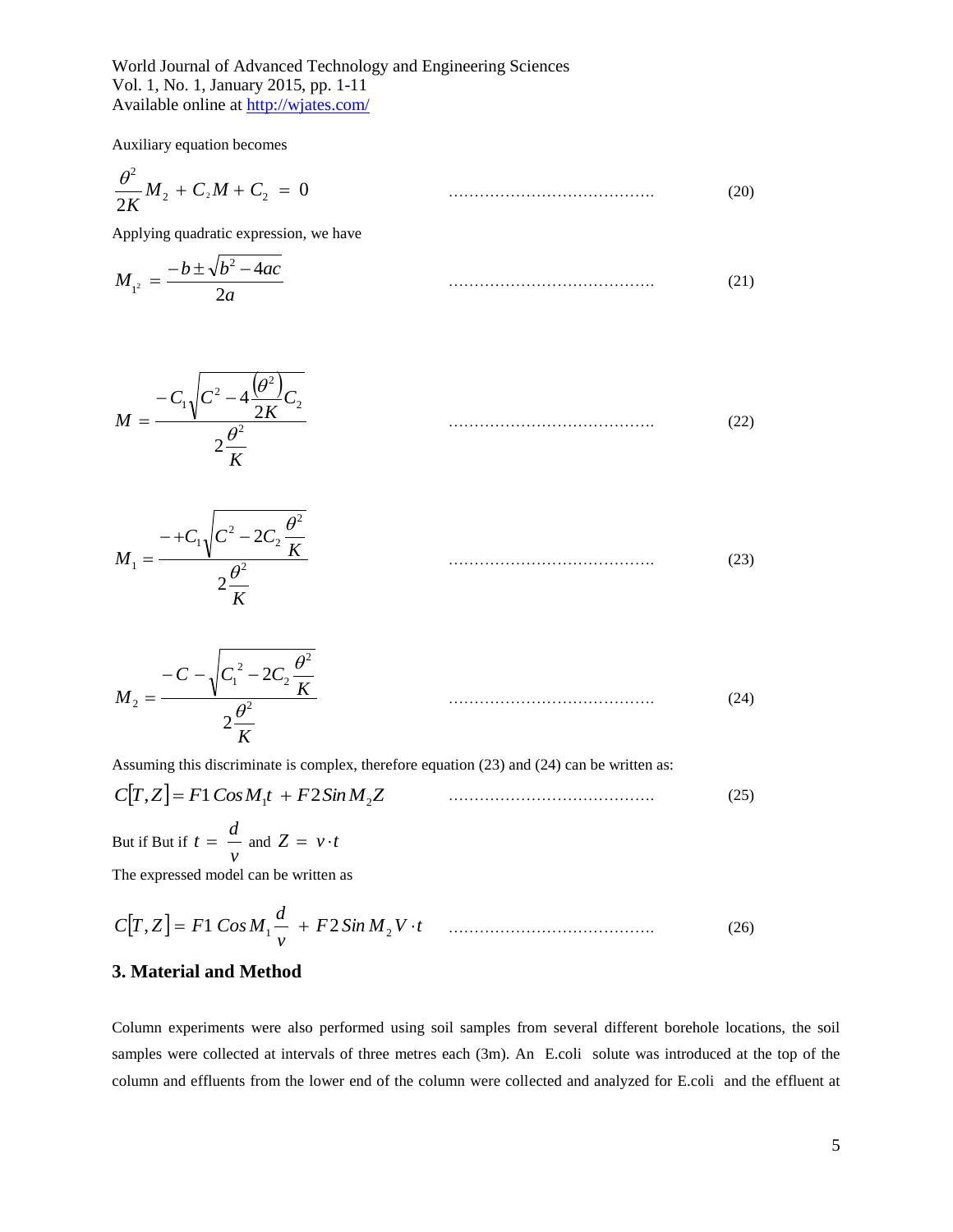the down of the column were collected at different days, analysis,. This experiment were performed to compare with the theoretical values from the developed model for validation.

# **4. Results and Discussion**

Results and discussion are presented in tables including graphical representation of E.coli system condition

| Depth [m]        | <b>Theoretical Values Conc.</b> |
|------------------|---------------------------------|
| 0.2              | 9.75E-05                        |
| 0.4              | 1.95E-04                        |
| 0.6              | 2.92E-04                        |
| 0.8              | 3.90E-04                        |
| 1                | 4.87E-04                        |
| 1.2              | 5.85E-04                        |
| 1.4              | 6.82E-04                        |
| 1.6              | 7.80E-04                        |
| 1.8              | 8.77E-04                        |
| $\mathbf{2}$     | 9.75E-04                        |
| $2.2\phantom{0}$ | 1.07E-03                        |
| 2.4              | 1.17E-03                        |
| 2.6              | 1.26E-03                        |
| 2.8              | 1.36E-03                        |
| 3                | 1.46E-03                        |

**Table 4.1: Theoretical vales of E.coli at Different Depth**

| Table: 4.2 Theoretical and Measured values of E.coli Concentration at Different depth |  |
|---------------------------------------------------------------------------------------|--|
|---------------------------------------------------------------------------------------|--|

| Depth [m]        | <b>Theoretical Values Conc.</b> | <b>Measured values</b> |
|------------------|---------------------------------|------------------------|
| 0.2              | 9.75E-05                        | 9.37E-05               |
| 0.4              | 1.95E-04                        | 1.88E-04               |
| 0.6              | 2.92E-04                        | 2.88E-04               |
| 0.8              | 3.90E-04                        | 3.80E-04               |
| 1                | 4.87E-04                        | 4.56E-04               |
| 1.2              | 5.85E-04                        | 5.55E-04               |
| 1.4              | 6.82E-04                        | 6.77E-04               |
| 1.6              | 7.80E-04                        | 7.66E-04               |
| 1.8              | 8.77E-04                        | 8.55E-04               |
| $\overline{2}$   | 9.75E-04                        | 9.72E-04               |
| $2.2\phantom{0}$ | 1.07E-03                        | 1.09E-03               |
| 2.4              | 1.17E-03                        | 1.15E-03               |
| 2.6              | 1.26E-03                        | $1.25E-03$             |
| 2.8              | 1.36E-03                        | 1.34E-03               |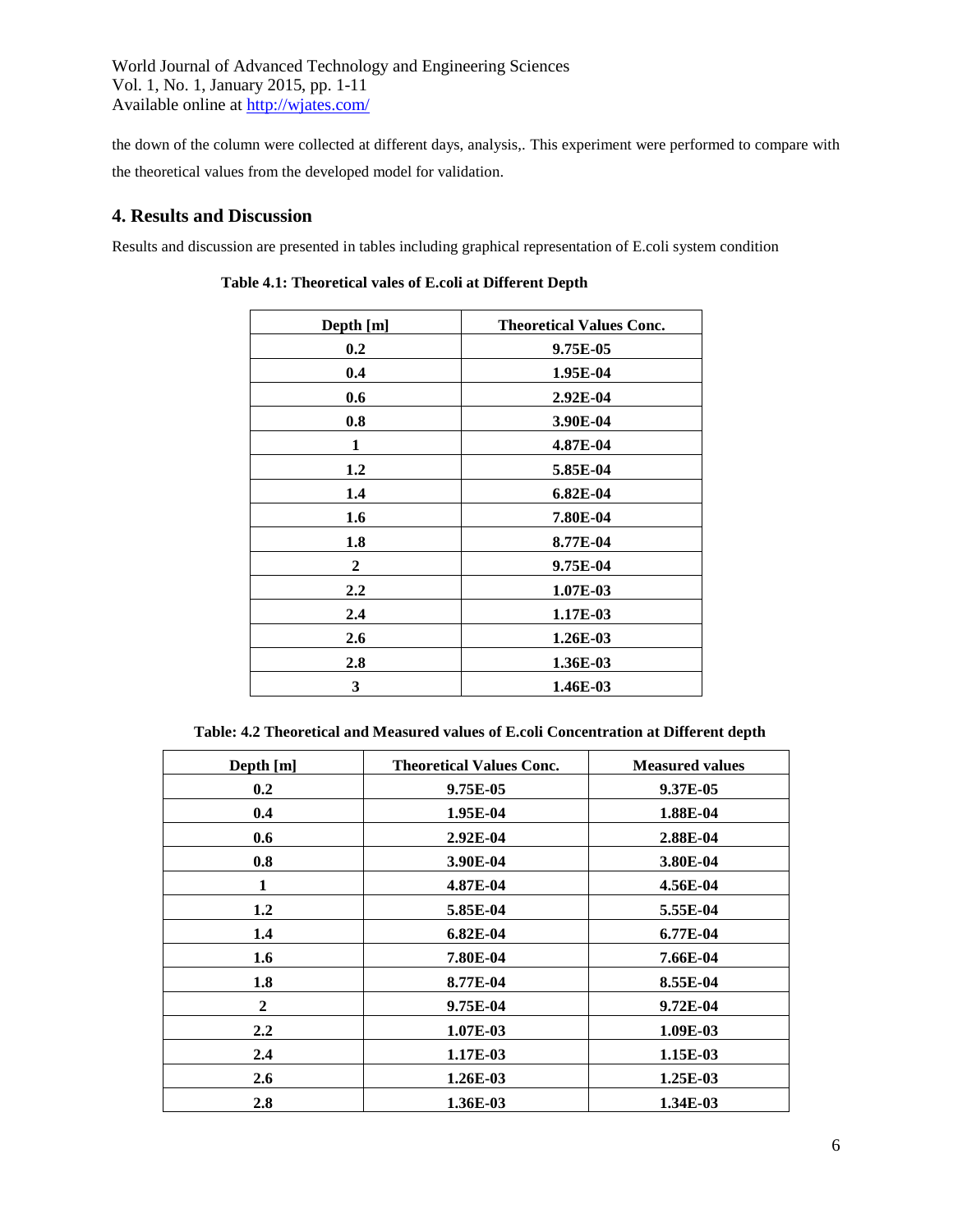| 3 |                | 1.46E-03                                                  | 1.46E-03 |
|---|----------------|-----------------------------------------------------------|----------|
|   |                | Table 4.1: Theoretical vales of E.coli at Different Depth |          |
|   | <b>Time</b>    | <b>Theoretical Model</b>                                  |          |
|   | $\overline{2}$ | 0.016                                                     |          |
|   | 4              | 0.032                                                     |          |
|   | 6              | 0.049                                                     |          |
|   | 8              | 0.065                                                     |          |
|   | 10             | 0.081                                                     |          |
|   | 12             | 0.098                                                     |          |
|   | 14             | 0.11                                                      |          |
|   | 16             | 0.13                                                      |          |
|   | 18             | 0.14                                                      |          |
|   | 20             | 0.16                                                      |          |
|   | 22             | 0.18                                                      |          |
|   | 24             | 0.196                                                     |          |
|   | 26             | 0.21                                                      |          |
|   | 28             | 0.22                                                      |          |
|   | 30             | 0.24                                                      |          |
|   |                |                                                           |          |

 **Table: 4 and .2 Theoretical Measured values of E.coli Concentration at Different depth**

| <b>Time</b>             | <b>Theoretical Model</b> | <b>Measured Values</b> |
|-------------------------|--------------------------|------------------------|
| $\boldsymbol{2}$        | 0.016                    | 0.016                  |
| $\overline{\mathbf{4}}$ | 0.032                    | 0.032                  |
| 6                       | 0.049                    | 0.048                  |
| 8                       | 0.065                    | 0.064                  |
| 10                      | 0.081                    | 0.08                   |
| 12                      | 0.098                    | 0.096                  |
| 14                      | 0.11                     | 0.112                  |
| 16                      | 0.13                     | 0.128                  |
| 18                      | 0.14                     | 0.144                  |
| 20                      | 0.16                     | 0.16                   |
| 22                      | 0.18                     | 0.176                  |
| 24                      | 0.196                    | 0.192                  |
| 26                      | 0.21                     | 0.208                  |
| 28                      | 0.22                     | 0.22                   |
| 30                      | 0.24                     | 0.24                   |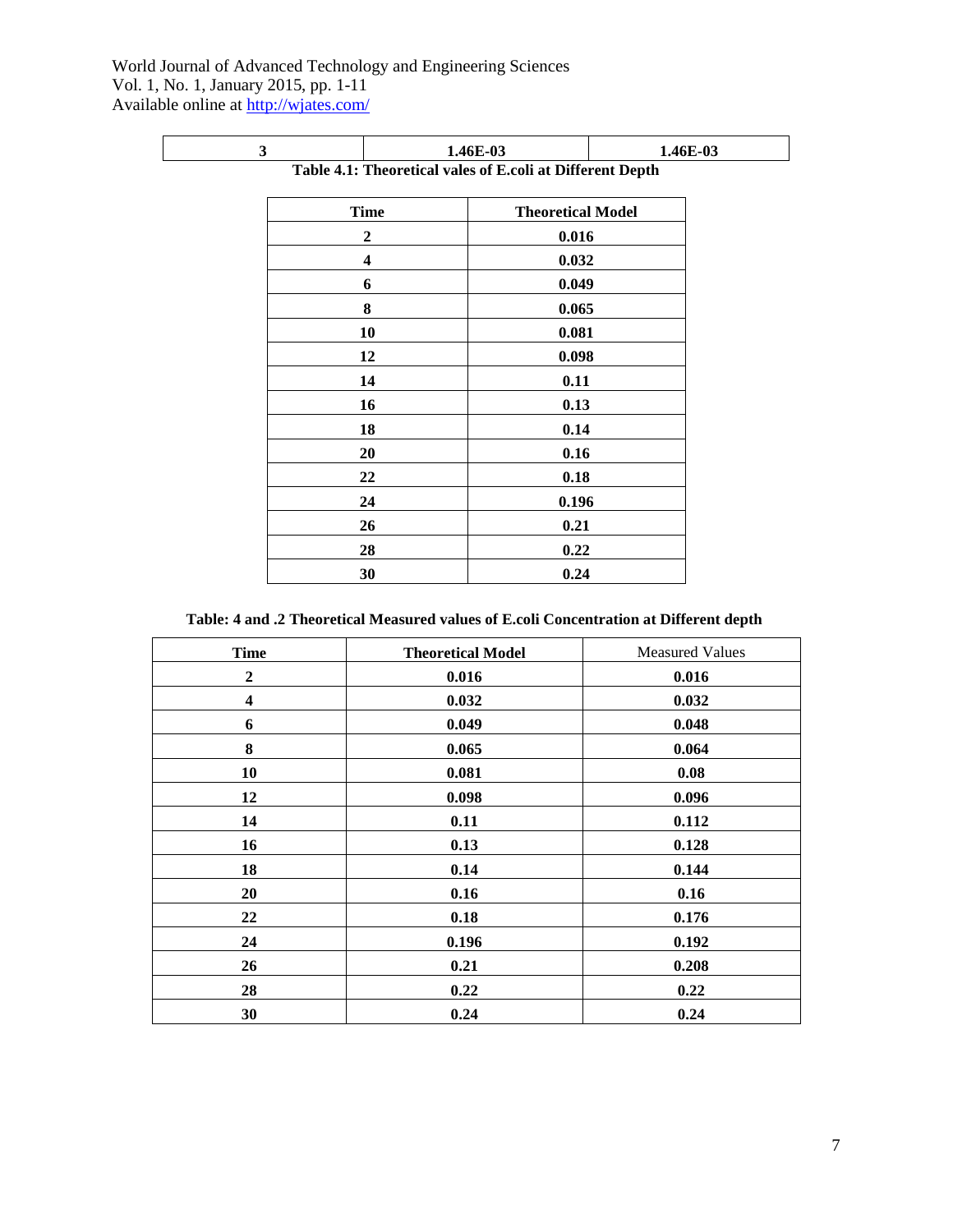





 **Figure: 4 .2 Theoretical Measured values of E.coli Concentration at Different depth**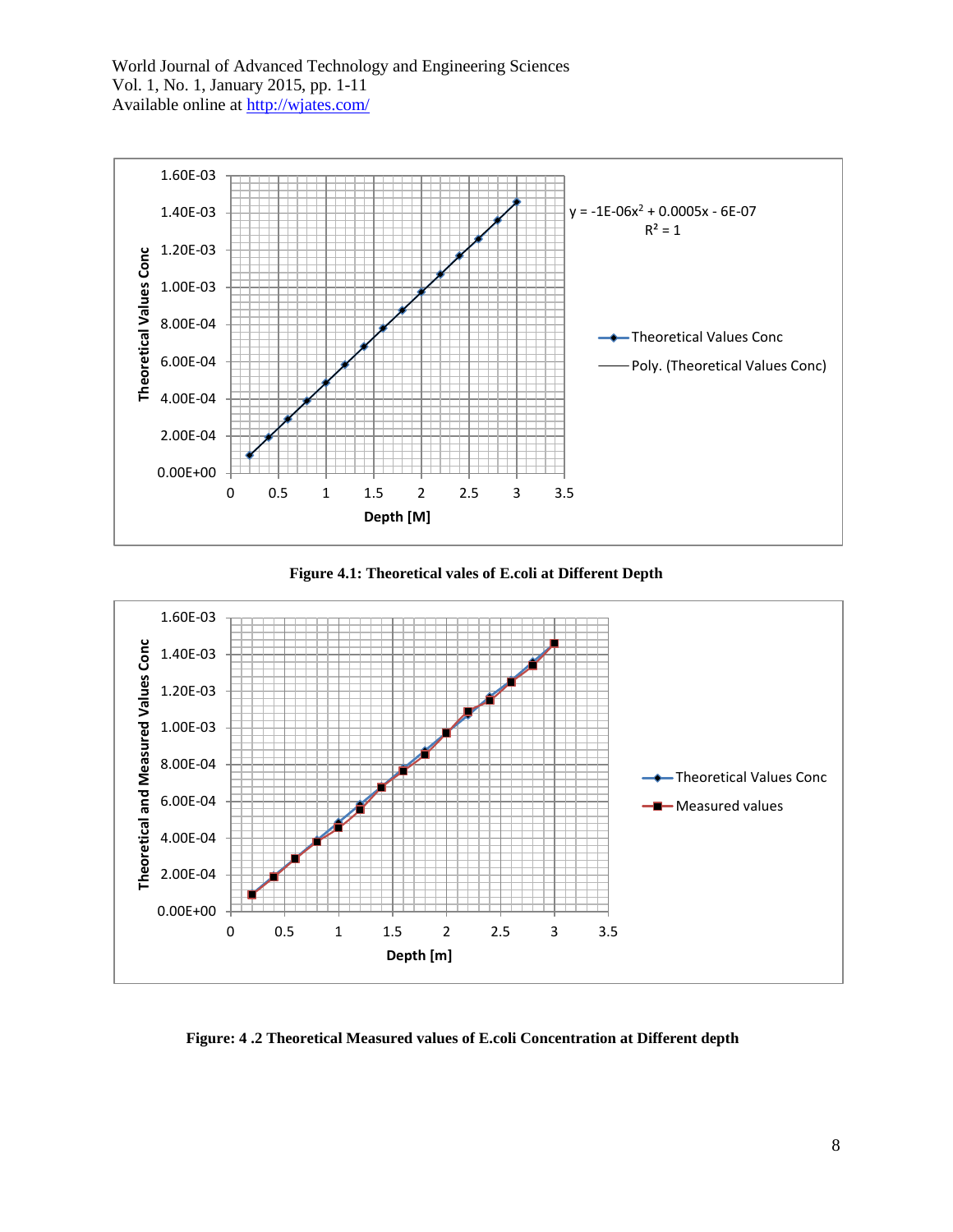

 **Figure: 4 .3 Theoretical Measured values of E.coli Concentration at Different depth**



 **Figure: 4. 2 Theoretical Measured values of E.coli Concentration at Different depth**

The rapid migration and development of E.coli at shallow aquifers has been expressed in graphical representation of the devloped simulation model, such expression from figure one to eight show the exponetial phase of the microbes in the study area, homegenous condition of the microbes in all the graphical representation, it shows the rate of migration within the batch state of the formation, even if slight variation were expressed in few depths, it cannot in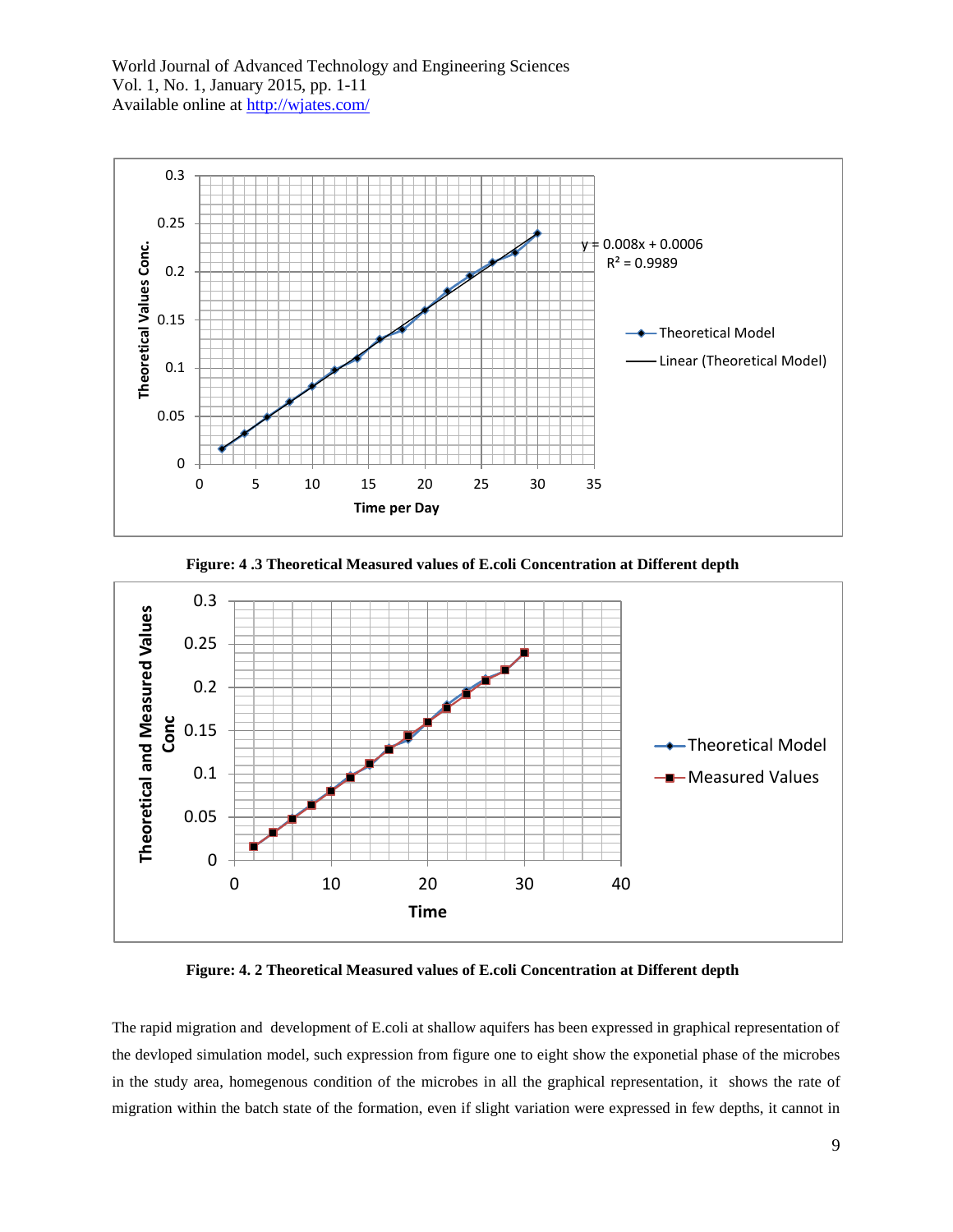any way make any significant impact on the homogenous formation monitoring migration of E.coli in sand gravel formation, the study monitored the behaviour of the micobes in terms of linear phase migration in uniformed sand gravel deposition in caostal formation, this study were carried out by devloping a system that will expressed the behaviour of E.coli in homogeneous sand gravel in caostal area of abonnema, the model simulated produces theoretical values at differnt concentration,depth and time,such simulation from the developed model were compared with measure values from column experimental results at different location,both values developed a faviourable fits validating the derived model.

#### **5. Conclusion**

The depositions of Fluid are influenced by structural stratification of the formation. Alluvium developing from sea deposition, it is structured under the influence of its geological setting that develops predominant homogeneous formation in some region of Abonnema The expressed condition generated lots of formation characteristics including influence from climatic conditions predominant in deltaic environment. The deposited homogenous formation in the study location experienced constant flow of potassium and lead under the influence of steady rate of flow in the formation. Some deposited substance apart from **E.coli** has been confirmed to deposit in some region of Abonnema influenced by Benin predominant formation through alluvium deposition. Unconfined beds were confirmed to develop slight in some region of Abonnema, depositing homogenous sand gravel formation including high degree of permeability. Dispersion influences were monitored based on high degree of permeability where E.coli and some inhibitors are deposited in fine and gravel formation. The study is essential since alluvium are predominant of homogeneous formation, it was found to deposit unconfined beds developing high dispersing rate of E.coli under the influence of homogenous gravel strata. Experts will from the developed model manage shallow deposition of E.coli; this will be a guided baseline to monitor such pollution transport in coastal shallow bed in the study location.

### **References**

.

[1] Bradford, S.A. and M. Bettahar, 2005. Straining, attachment, and detachment of Cryptosporidium Oocysts in saturated porous media. J. Environ. Qual. (34), p. 469-478

[2] Cameron, D.R. and A. Klute, 1977. Convective-dispersive solute transport with a combined equilibrium and kinetic adsorption model. Water Resour. Res. 13, 183-188

[3] Corapcioglu, M. Y. and A. Haridas, 1984. Transport and fate of microorganisms in porous media: a theoretical investigation. J. Hydrol. 72, 149-169..

[4] Karim, M.R., M. W. LeChevallier, M. Abbaszadegan, A. Alum, J. Sobrinho, and J. Rosen, 2004a. Field testing of USEPA Methods 1601 and 1602 for coliphage in groundwater. AWWA Research Foundation. ISBN 1-58321-348-1.

[5] Matthess, G. and A.Pekdeger, 1988. Survival and transport of pathogenic bacteria and viruses in groundwater. In Groundwater Quality, edited by C.H. Ward, W. Giger, and P.L. McCarty, pp. 472-482, John Wiley, New York, 1985.